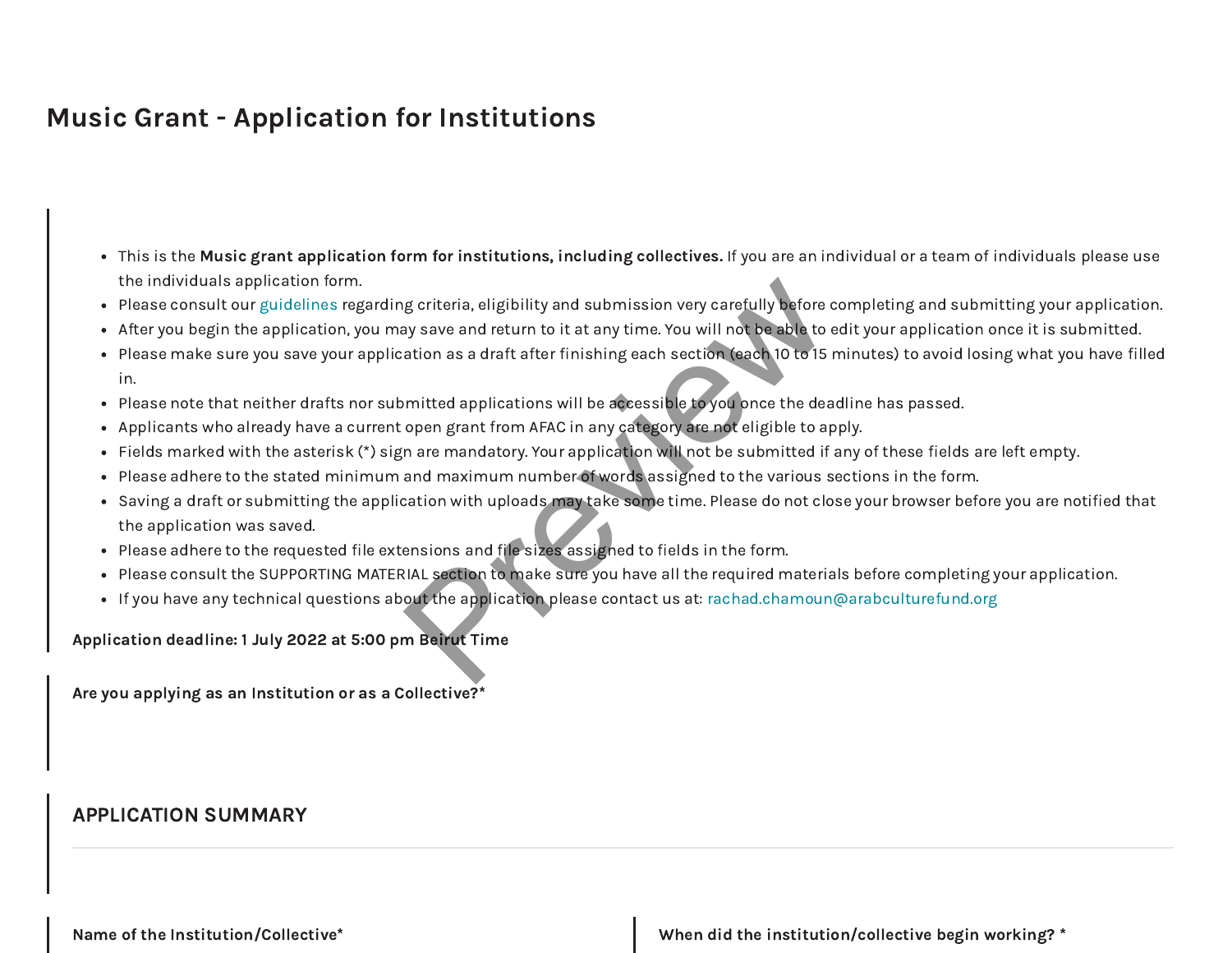Location of the Institution's Headquarters\* Project Title\* Project Title\*

Project Synopsis\*

(no more than 60 words)

60 words left

# PROJECT INFORMATION

Project Title in Arabic\* Project Image

If possible, please upload a high-resolution image that represents your project. If you are awarded a grant, this image will be used by AFAC to represent your project in our announcements and communications. You will have an opportunity to change this image after the initial announcement. Project Image<br>
If possible, please uplo.<br>
Sur project. If you are a<br>
AFAC to represent your,<br>
communications. You v

Permitted file extensions: jpg, jpeg, png, tiff. Maximum file size10MB

### Primary Artists or Collaborators\*

Please list the names of the primary artists or collaborators involved in this project.

Full Name Title/Role

Full Name Title/Role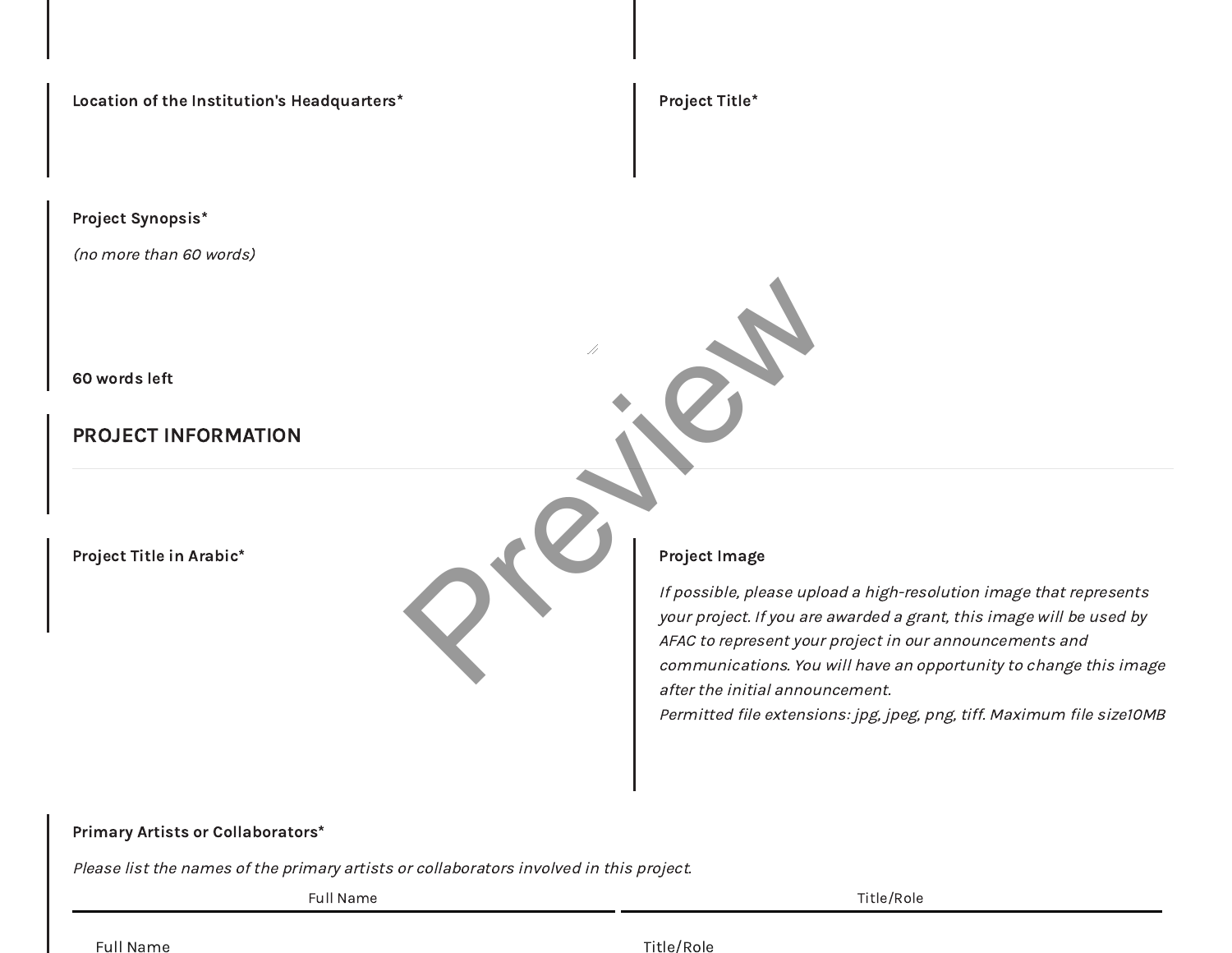| <b>Full Name</b>                                                                                                                                                                                               | Title/Role                                                                                                                                                                                                                                                                         |
|----------------------------------------------------------------------------------------------------------------------------------------------------------------------------------------------------------------|------------------------------------------------------------------------------------------------------------------------------------------------------------------------------------------------------------------------------------------------------------------------------------|
|                                                                                                                                                                                                                |                                                                                                                                                                                                                                                                                    |
| <b>Full Name</b>                                                                                                                                                                                               | Title/Role                                                                                                                                                                                                                                                                         |
|                                                                                                                                                                                                                |                                                                                                                                                                                                                                                                                    |
| <b>Full Name</b>                                                                                                                                                                                               | Title/Role                                                                                                                                                                                                                                                                         |
| <b>Full Name</b>                                                                                                                                                                                               | Title/Role                                                                                                                                                                                                                                                                         |
| <b>Project Description*</b>                                                                                                                                                                                    | <b>Project History</b>                                                                                                                                                                                                                                                             |
| Please tell us about your project, what is it? what will it explore? And<br>how does it relate to your context or the instiution's/collective's                                                                | If the proposed project is a continuation or expansion of a previous<br>or an ongoing project, please provide a brief overview of the project's                                                                                                                                    |
| practice?                                                                                                                                                                                                      | history, including: the start date, an overview of earlier phases, and                                                                                                                                                                                                             |
| between 250 and 500 words                                                                                                                                                                                      | outputs if any.                                                                                                                                                                                                                                                                    |
| 500 words left                                                                                                                                                                                                 |                                                                                                                                                                                                                                                                                    |
| Project Methodology*                                                                                                                                                                                           | Target Audience*                                                                                                                                                                                                                                                                   |
| Please describe your artistic approach to this project, the sequence<br>of the activities, how you plan to execute it, what resources will you<br>use, and any other relevant information. (400 words Maximum) | Please describe who your current or target audience is, how you plan<br>to engage them, and how you plan to reach out to and develop new<br>audiences with this project. (i.e. physical and digital distribution,<br>touring, marketing, press campaigns, online promotion, social |

400 words left

#### Project Implementation Plan\* Project Challenges\* Project Challenges\*

//

numbers if and where possible.

media strategies etc…). Try to include actual or estimated audience

#### $\overline{\mathcal{A}}$

//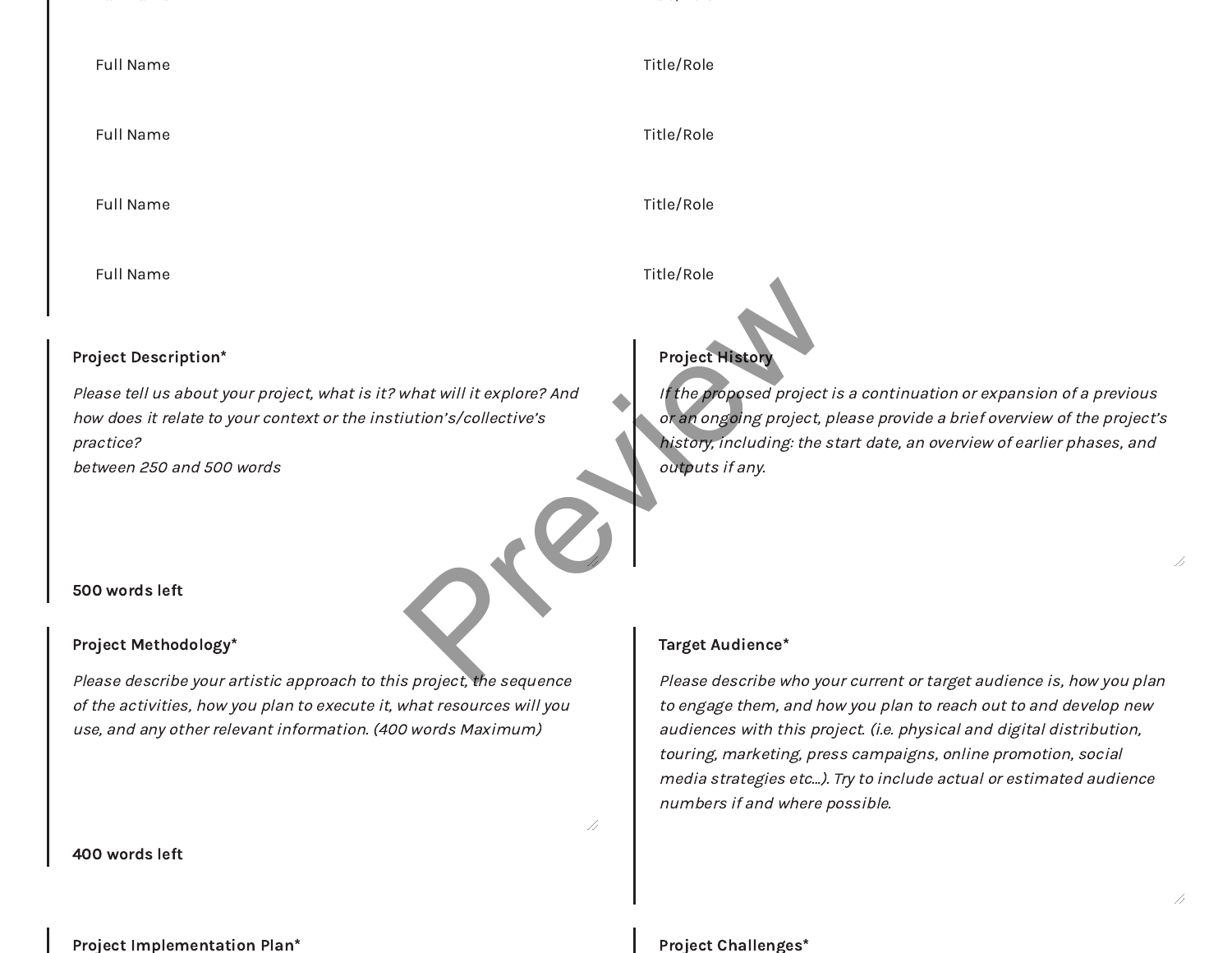Please list the activities that will be implemented in order to achieve your project, including a tentative schedule for each phase.

Please describe the possible challenges and difficulties that you might encounter while implementing your project.

### Project Output(s)\*

Please list in bullet points the outputs of your project (e.g.: album, tour, concert...)

### Project Location(s)\*

Please indicate where the activities of your project will be implemented



# PROJECT BUDGET

## Total budget (USD)\*

Numbers only. Please do not use letters or any kind of punctuation, separation or signs. Do not use spaces. (Example: 12000)

#### Detailed Budget\*

Please upload the detailed budget of the whole project. Permitted file types: xls, xlsx, pdf. Maximum file size: 10MB. //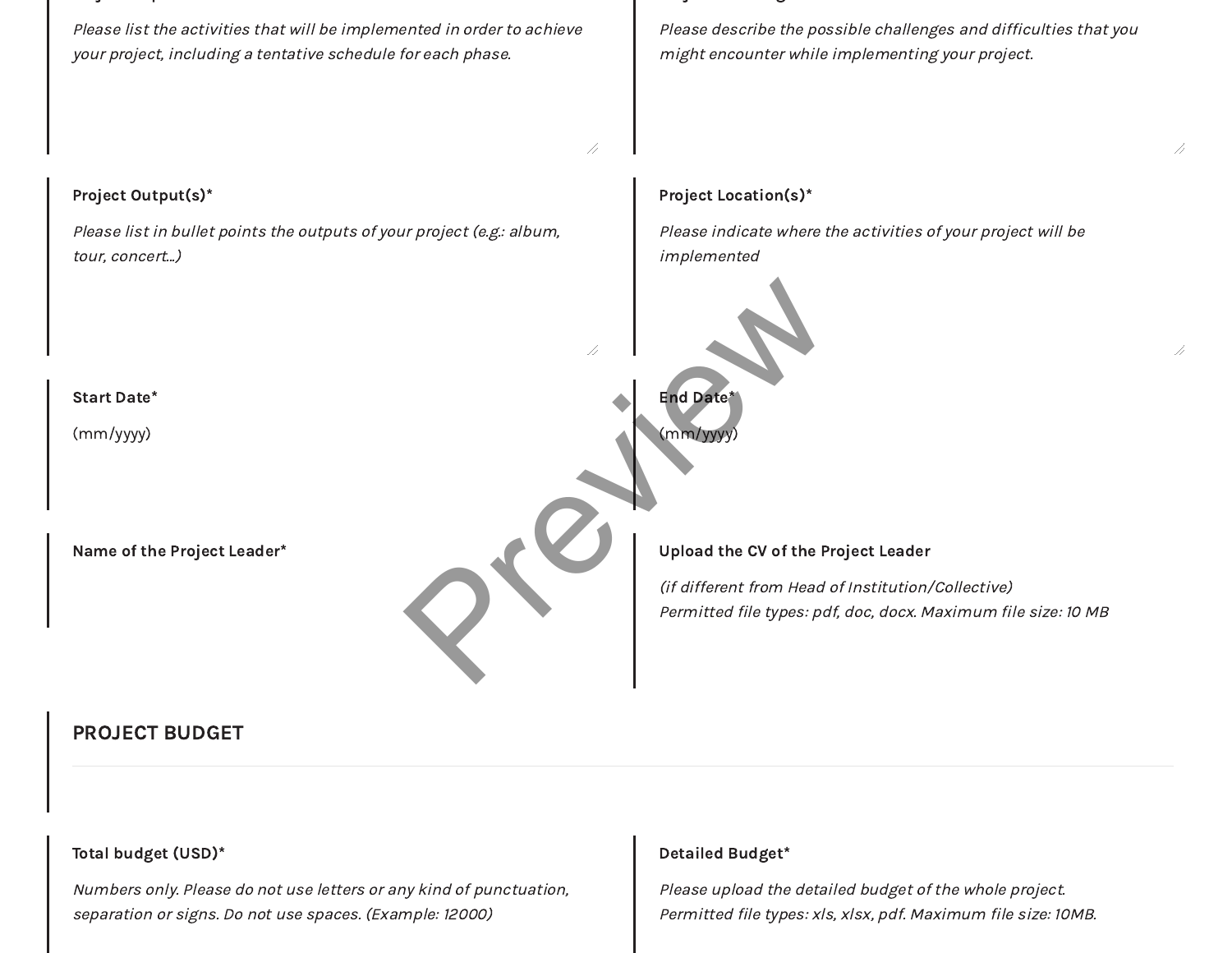#### Amount requested from AFAC (USD)\*

Please note that the maximum requested amount should not exceed 35000 USD.

Numbers only. Please do not use letters or any kind of punctuation, separation or signs. Do not use spaces. (example:12000)

### Budget breakdown for amount requested from AFAC (USD)\*

| Budget breakdown for amount requested from AFAC (USD) $^*$ |                                                                                                                                                                                                                                                        |                                                                                                                                                                                                                                                                                                        |
|------------------------------------------------------------|--------------------------------------------------------------------------------------------------------------------------------------------------------------------------------------------------------------------------------------------------------|--------------------------------------------------------------------------------------------------------------------------------------------------------------------------------------------------------------------------------------------------------------------------------------------------------|
|                                                            | to receive a grant, the grant will only cover expenses incurred after the contract signature. $\overline{\phantom{a}}$<br>Numbers only. Please do not use letters or any kind of punctuation, separation or signs. Do not use spaces. (Example: 13000) | Please provide a breakdown of what the requested AFAC grant will cover - not a breakdown of the total budget. Please note that AFAC grants are not<br>etroactive and cannot be used to cover expenses already undertaken, or commenced before the contract signature date. If your project is selected |
| Item                                                       | Details                                                                                                                                                                                                                                                | Amount In USD                                                                                                                                                                                                                                                                                          |
| Item                                                       | Details                                                                                                                                                                                                                                                | Amount In USD                                                                                                                                                                                                                                                                                          |
| Item                                                       | Details                                                                                                                                                                                                                                                | Amount In USD                                                                                                                                                                                                                                                                                          |
| Item                                                       | <b>Details</b>                                                                                                                                                                                                                                         | Amount In USD                                                                                                                                                                                                                                                                                          |
| Item                                                       | Details                                                                                                                                                                                                                                                | Amount In USD                                                                                                                                                                                                                                                                                          |
| Item                                                       | Details                                                                                                                                                                                                                                                | Amount In USD                                                                                                                                                                                                                                                                                          |
| Item                                                       | Details                                                                                                                                                                                                                                                | Amount In USD                                                                                                                                                                                                                                                                                          |
| Item                                                       | Details                                                                                                                                                                                                                                                | Amount In USD                                                                                                                                                                                                                                                                                          |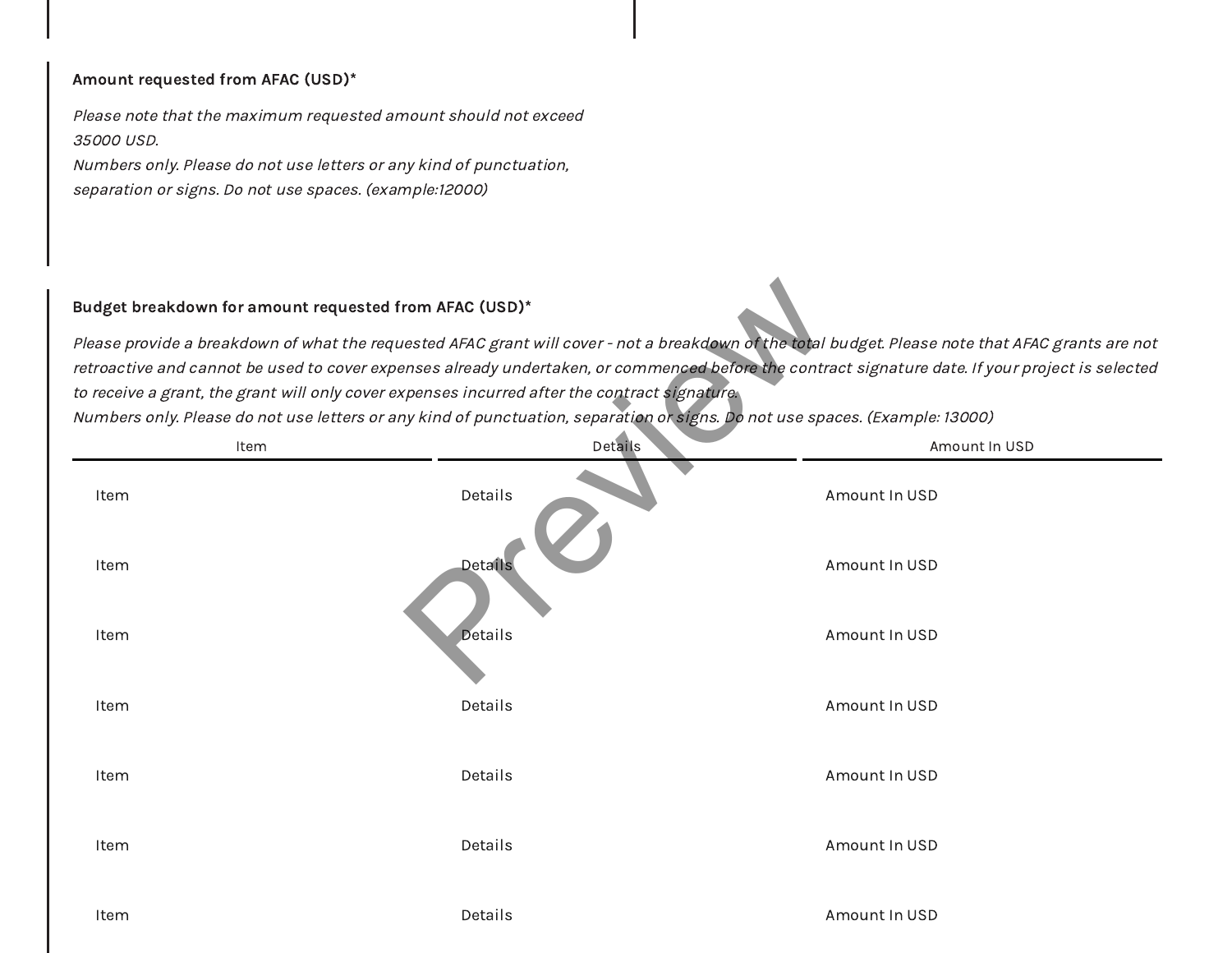

SUPPORTING MATERIAL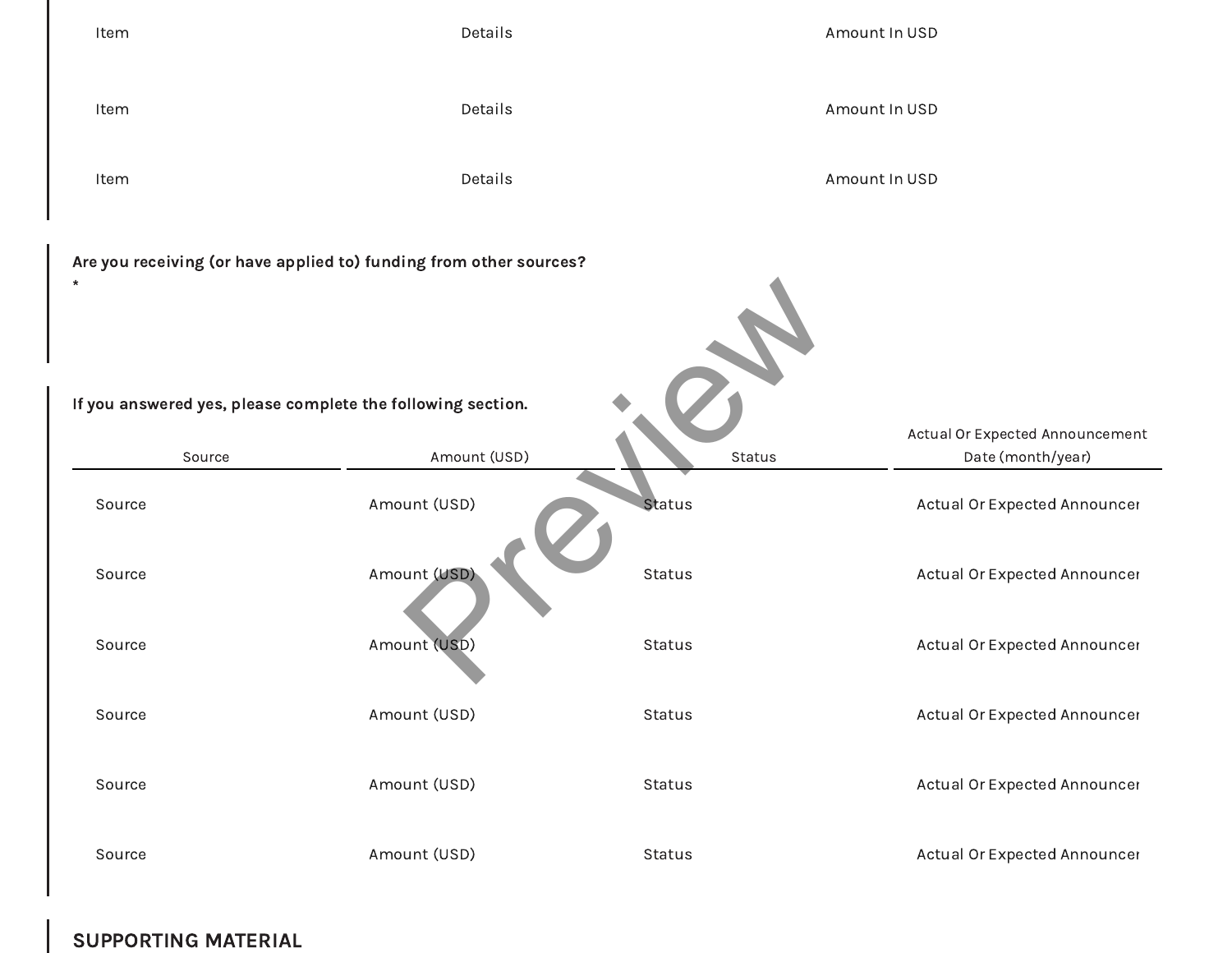- All applications must include supporting materials for the proposed project.
- Applications lacking in supporting material will not be considered for evaluation nor will the applicant be contacted to send the missing material.
- It is mandatory to submit samples of previous works/projects (up to three maximum) unless the project you are applying with is your first work.
- For projects involving training, the following supporting materials are required:
	- -Curriculum of the training
	- -Trainers; CVs and agreement/commitment letter from the trainers attesting to their participation
- For projects that involve work with external consultants (designers, trainers, performers, venue …), a commitment letter from this third party is required.
- For projects that include an album recording or music production, 3 samples from the submitted project are mandatory.
- For projects involving festivals and concerts, applicants must include the names of the artists participating with respective letters confirming their participation.
- Supporting files/samples of current submitted project and/or previous work smaller than 10 MB can be uploaded directly to the application. Supporting files/samples of current submitted project and/or previous work exceeding 10 MB should be included as links to files on sharing websites (such as Dropbox, Vimeo, YouTube, Soundcloud…). ording or music production, 3 samples from the submitted necests, applicants must include the names of the artists pubmitted project and/or previous work smaller than 10 MB<br>ubmitted project and/or previous work exceeding 1
- For further inquiries regarding supporting material, contact AFAC grants management team.

# SAMPLES OF PREVIOUS PROJECTS

Is this the first project of the institution/collective?\*

If not, please use this section to list at least one (three maximum) of your most recent projects or collaborations where institution/collective is considered a primary collaborator, or one of the principle creators in a collaborative work.

Please choose examples of previous projects that highlight the strength of your previous work, regardless of its relevance to your proposed project. These can be full length items or extracts from your previous works/projects.

Previous Project 1

| Title |
|-------|
|-------|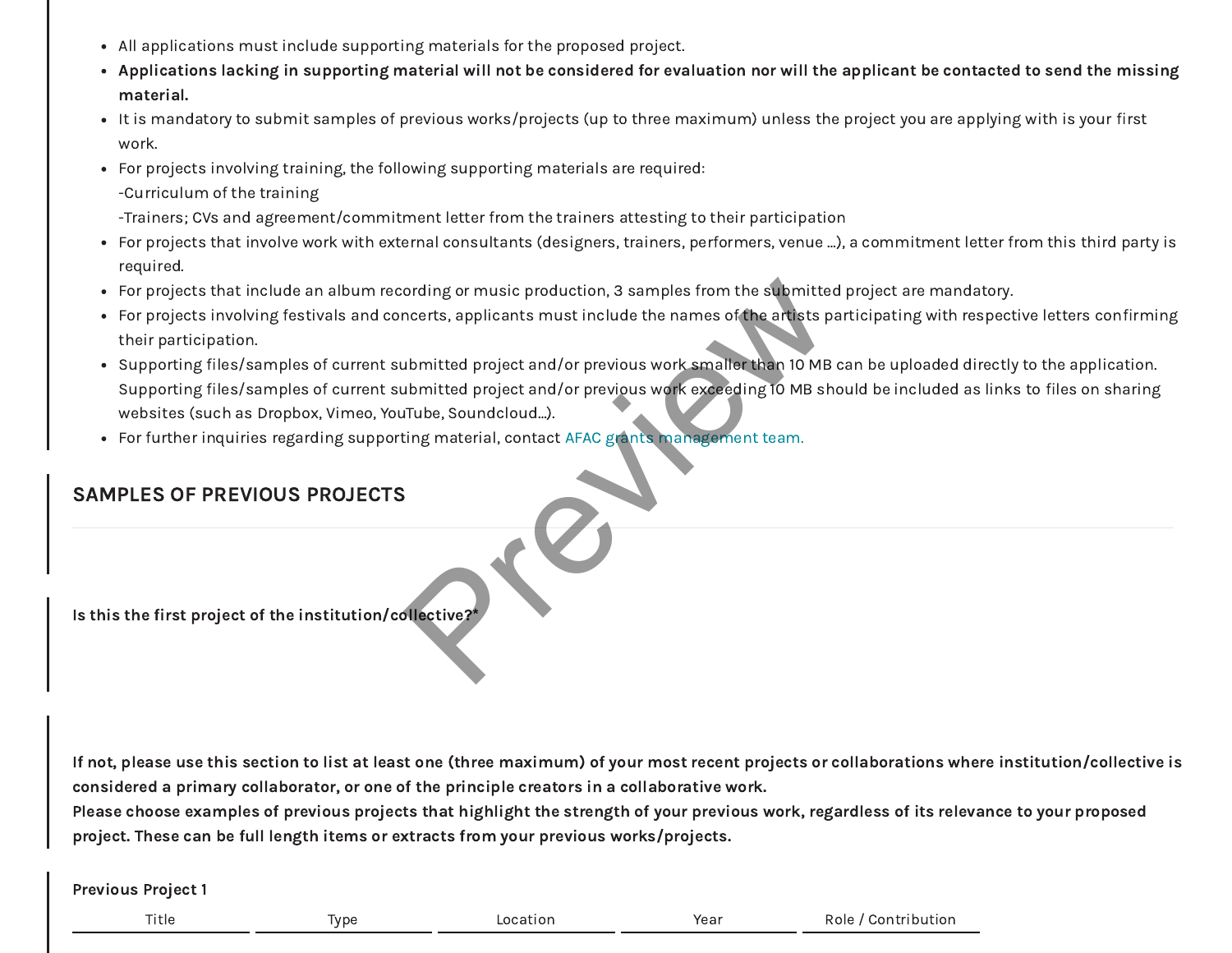

### Previous Project 2

| Title                              | Type | Location | Year     | Role / Contribution |
|------------------------------------|------|----------|----------|---------------------|
| Title                              | Type | Location | Year     | Role / Contributio  |
| Link                               |      |          | Password |                     |
| <b>Previous Project 3</b><br>Title | Type | Location | Year     | Role / Contribution |
| Title                              | Type | Location | Year     | Role / Contributio  |
| Link                               |      |          | Password |                     |
|                                    |      |          |          |                     |

# SAMPLES FROM SUBMITTED PROJECT\*

Please make sure you use at least one of the following ways to provide samples from the submitted project

Submit Links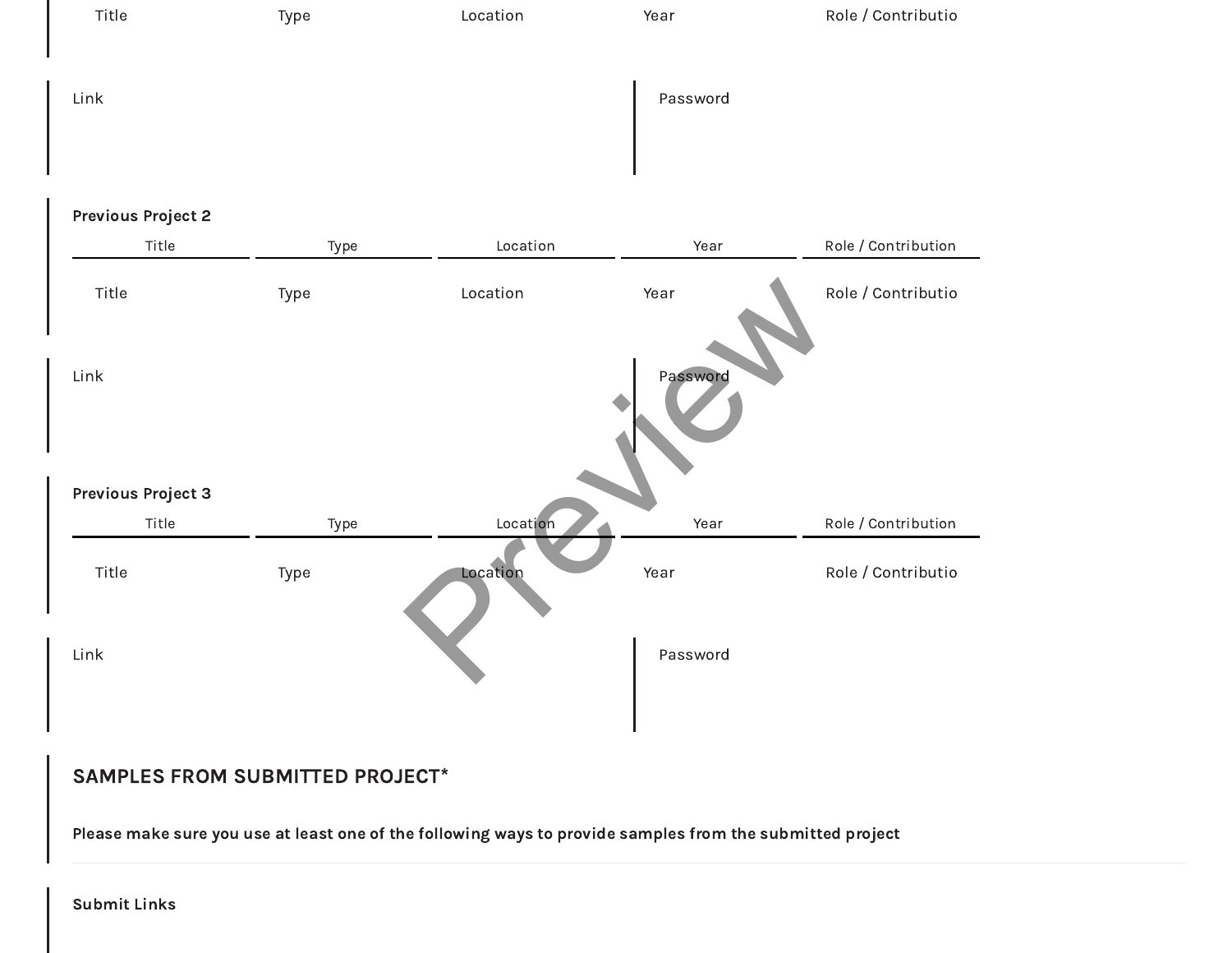These should be at least one item. They should be items that support the artistic content of your proposal and can be anything from writings, research, sound clips, videos, to fully produced works. These can be full length items or extracts. Please provide a password in case that was necessary to access the files. Please make sure to make those links available until the evaluation process is closed and the results are announced.

| Link 1      |             |                   |
|-------------|-------------|-------------------|
|             | Description | Password (if Any) |
| Description |             | Password (if Any) |
| Link        |             |                   |
| Link 2      | Description | Password (if Any) |
| Description |             | Password (if Any) |
| Link        |             |                   |
| Link 3      |             |                   |
|             | Description | Password (if Any) |
| Description |             | Password (if Any) |
|             |             |                   |

Link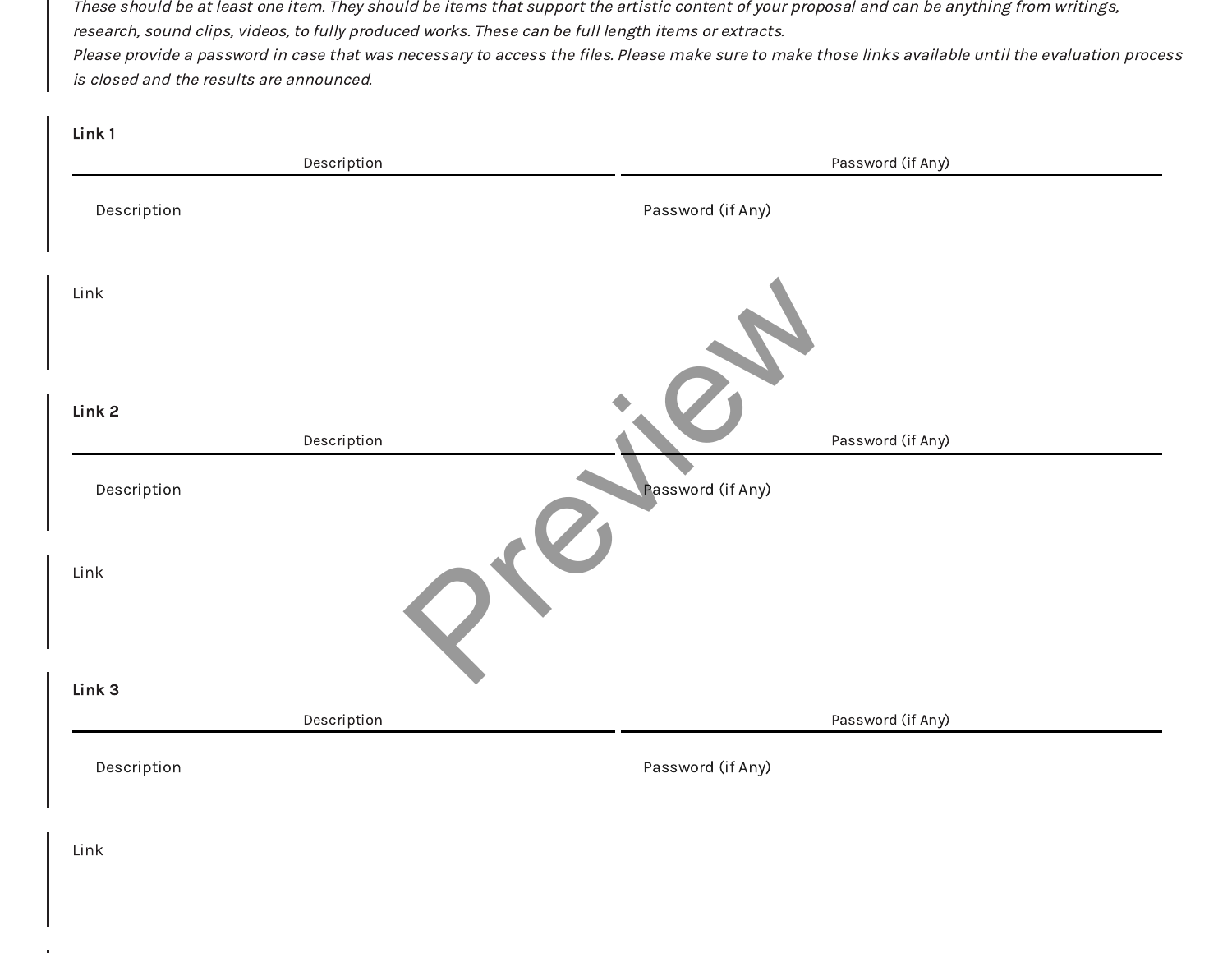### Upload a File

This section is for supporting material that is not available as link in addition to supporting material requested in case your project involves training, book, collective exhibition. Please consult the Supporting Material section above. Permitted file types: zip, rar, pdf. Maximum file size: 10MB.

# ABOUT THE INSTITUTION/COLLECTIVE

Name of the Institution/Collective in Arabic\* Field of Work\*

#### Brief about the Institution/Collective \*

Please tell us about your institution/collective, its mission and objectives, history, main previous projects,…

//

What are the main strands of your work? (training, recording, festivals,…) rive<br>
e<sup>x</sup><br>
explanat are the main strategy of Work<sup>2</sup><br>
Mata are the main strategy of Work<sup>2</sup><br>
festivals,...)

//

#### Board Members\*

(or any equivalent governing body)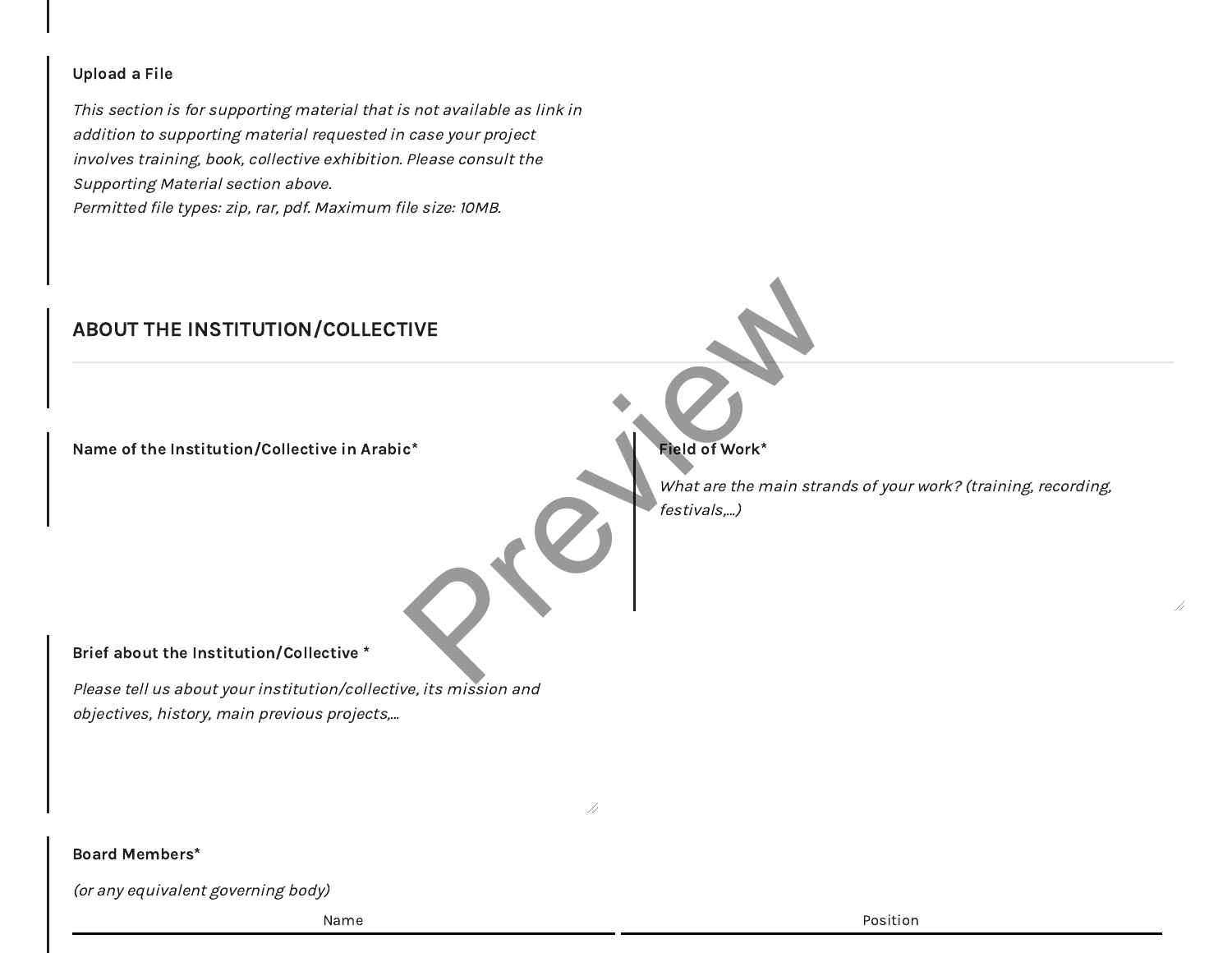| Name                                                                                                                                                                              | Position                                                                                                                                                                                                                            |
|-----------------------------------------------------------------------------------------------------------------------------------------------------------------------------------|-------------------------------------------------------------------------------------------------------------------------------------------------------------------------------------------------------------------------------------|
| Name                                                                                                                                                                              | Position                                                                                                                                                                                                                            |
| Name                                                                                                                                                                              | Position                                                                                                                                                                                                                            |
| Name                                                                                                                                                                              | Position                                                                                                                                                                                                                            |
| Name                                                                                                                                                                              | Position                                                                                                                                                                                                                            |
| Name                                                                                                                                                                              | Position                                                                                                                                                                                                                            |
| Name of the Head of Institution/Name of the Representative of<br>the Collective*                                                                                                  | Upload the CV of the Head of Institution/Representative of the<br>Collective*<br>Permitted file types: pdf, doc, docx. Maximum file size: 10MB $^{\circ}$                                                                           |
| Institution's/Collective's Annual Budget*<br>(in USD. Numbers only)<br>If the institution/collective was recently founded, please mention the<br>total budget for the first year. | Please provide a link to the unaudited Financial Statement or<br>Audit Report for the last fiscal year *<br>If the institution/collective was recently founded, please provide a<br>link to the detailed budget for the first year. |
|                                                                                                                                                                                   |                                                                                                                                                                                                                                     |

Website (or blog)

References\*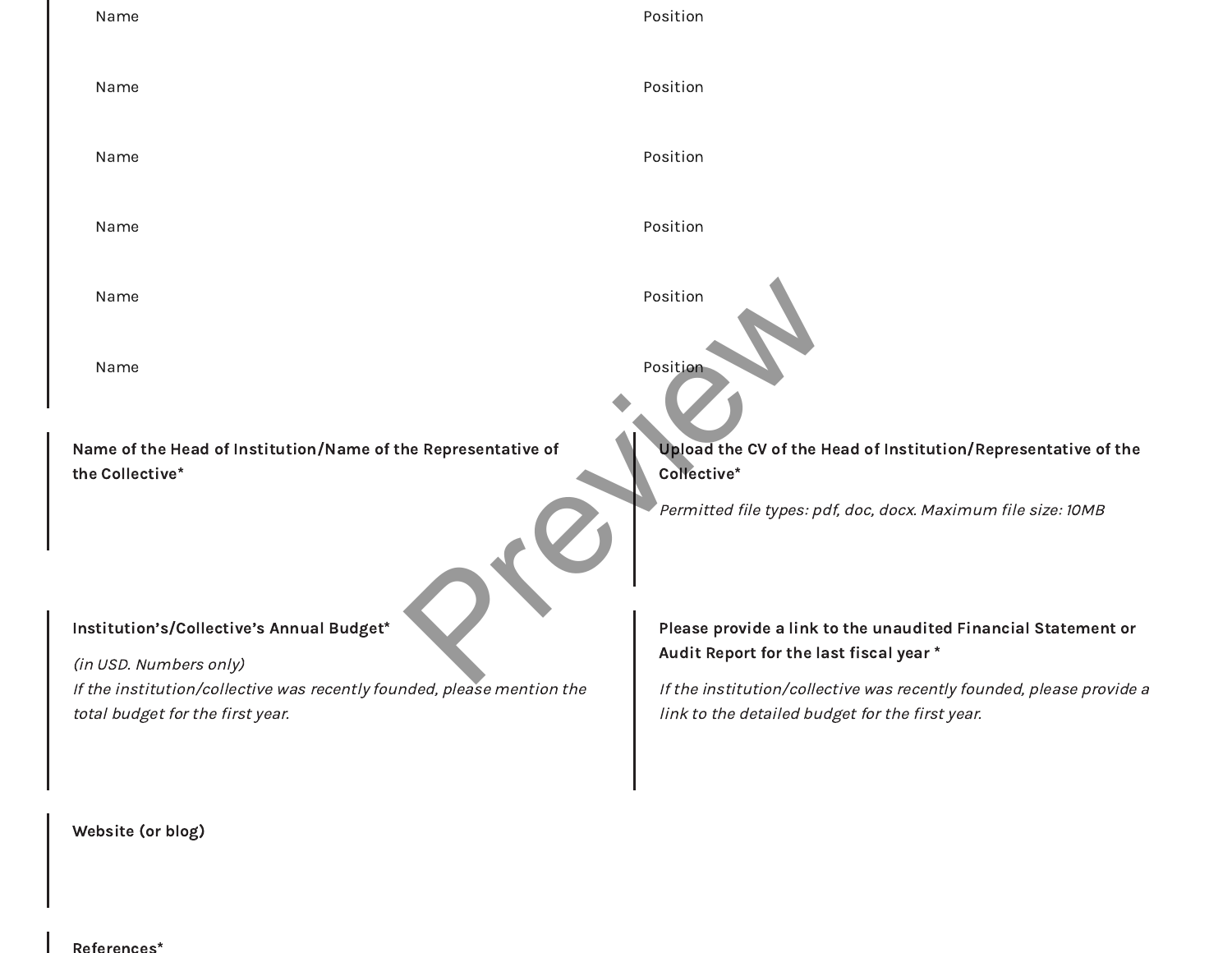#### References

Please give details of at least two individuals who can provide an informed opinion of your work. We may wish to contact them during the selection process to seek formal references.

|                                                                                                                                                                                                                                                                                                                          | Professional Role Or Relationship To |                                                                                                                                                                                        |       |
|--------------------------------------------------------------------------------------------------------------------------------------------------------------------------------------------------------------------------------------------------------------------------------------------------------------------------|--------------------------------------|----------------------------------------------------------------------------------------------------------------------------------------------------------------------------------------|-------|
| Name                                                                                                                                                                                                                                                                                                                     | The Institution                      | Phone Number                                                                                                                                                                           | Email |
| Name                                                                                                                                                                                                                                                                                                                     | Professional Role Or Relations       | Phone Number                                                                                                                                                                           | Email |
| Name                                                                                                                                                                                                                                                                                                                     | Professional Role Or Relations       | Phone Number                                                                                                                                                                           | Email |
| Name                                                                                                                                                                                                                                                                                                                     | Professional Role Or Relations       | Phone Number                                                                                                                                                                           | Email |
| Name                                                                                                                                                                                                                                                                                                                     | Professional Role Or Relations       | <b>Phone Number</b>                                                                                                                                                                    | Email |
| Institution's registration document<br>Please upload an official document (registration document or any<br>other equivalent paper) that proves that the institution legally exists.<br>This section is mandatory for registered institutions only.<br>Permitted file types: pdf, jpg, jpeg, png. Maximum File Size: 10MB |                                      | Please provide an online link to the latest Annual Report (or any<br>other equivalent document)<br>If the institution/collective was recently founded please leave this<br>field blank |       |
| Phone number*                                                                                                                                                                                                                                                                                                            |                                      | $City*$                                                                                                                                                                                |       |
| Country*                                                                                                                                                                                                                                                                                                                 |                                      | Email*                                                                                                                                                                                 |       |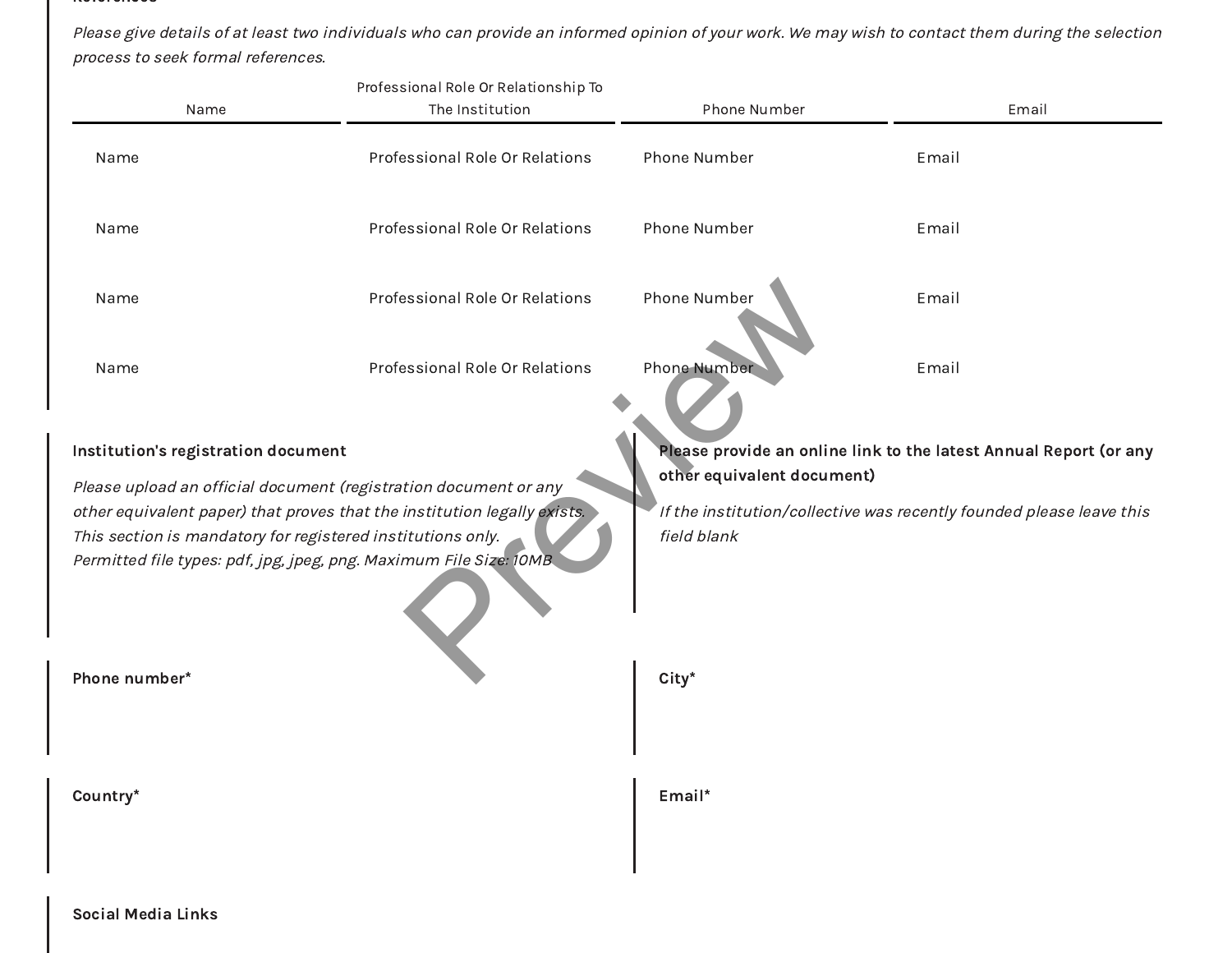| Facebook                                                                                                                  |            | Instagram                                                                                                                        |
|---------------------------------------------------------------------------------------------------------------------------|------------|----------------------------------------------------------------------------------------------------------------------------------|
|                                                                                                                           |            |                                                                                                                                  |
| Twitter                                                                                                                   |            | YouTube                                                                                                                          |
|                                                                                                                           |            |                                                                                                                                  |
| Other                                                                                                                     |            | Upload the Logo of the Institution/Collective<br>Permitted file extensions: jpg, jpeg, png, eps, ai. Maximum file size:<br>10 MB |
|                                                                                                                           |            |                                                                                                                                  |
| PREVIOUS GRANTS FROM AFAC                                                                                                 |            |                                                                                                                                  |
| Has the institution/collective previously received a grant from<br>AFAC?*<br>If yes, please fill in the following fields. |            |                                                                                                                                  |
| Project Title                                                                                                             | Grant Year | Grant Type                                                                                                                       |
| Project Title                                                                                                             | Grant Year | Grant Type                                                                                                                       |
| Project Title                                                                                                             | Grant Year | Grant Type                                                                                                                       |
| Project Title                                                                                                             | Grant Year | Grant Type                                                                                                                       |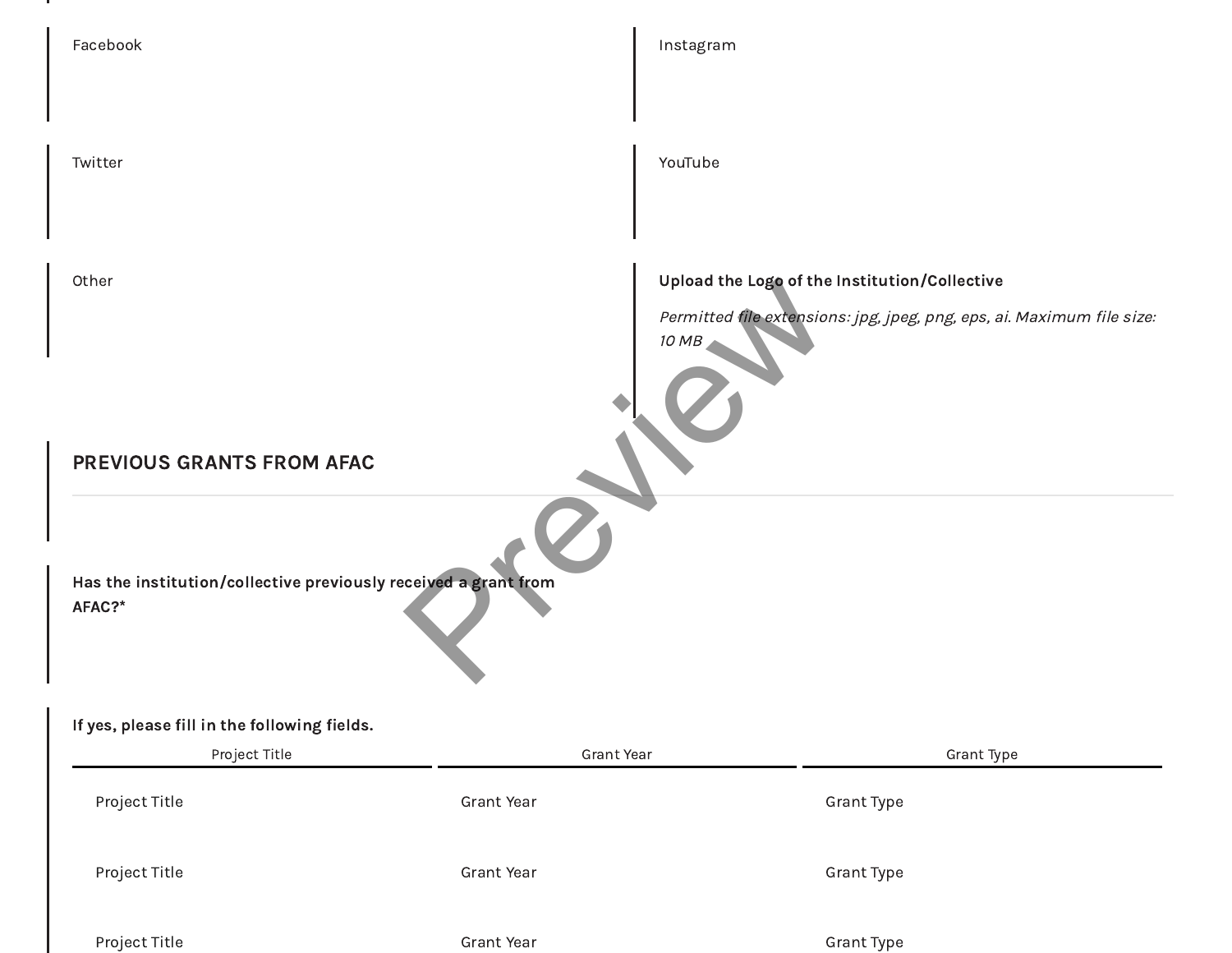| Project Title                                                                                                                               | <b>Grant Year</b> |                   | <b>Grant Type</b>   |  |
|---------------------------------------------------------------------------------------------------------------------------------------------|-------------------|-------------------|---------------------|--|
| Project Title                                                                                                                               | <b>Grant Year</b> |                   | <b>Grant Type</b>   |  |
| Has the institution/collective previously been involved as a<br>primary collaborator in a project which has received a grant from<br>AFAC?* |                   |                   |                     |  |
| If yes please fill in the following fields                                                                                                  |                   |                   |                     |  |
| Project Title                                                                                                                               | Grant Year        | Grant Type        | Role In The Project |  |
| Project Title                                                                                                                               | <b>Grant Year</b> | <b>Grant Type</b> | Role In The Project |  |
| Project Title                                                                                                                               | Grant Year        | <b>Grant Type</b> | Role In The Project |  |
| Project Title                                                                                                                               | Grant Year        | Grant Type        | Role In The Project |  |
| Project Title                                                                                                                               | Grant Year        | Grant Type        | Role In The Project |  |
| Project Title                                                                                                                               | Grant Year        | Grant Type        | Role In The Project |  |
|                                                                                                                                             |                   |                   |                     |  |

# GRANTS OR AWARDS

Please list any awards, fellowships, residencies, prizes, bursaries or grants that the institution/collective has received over the past five years